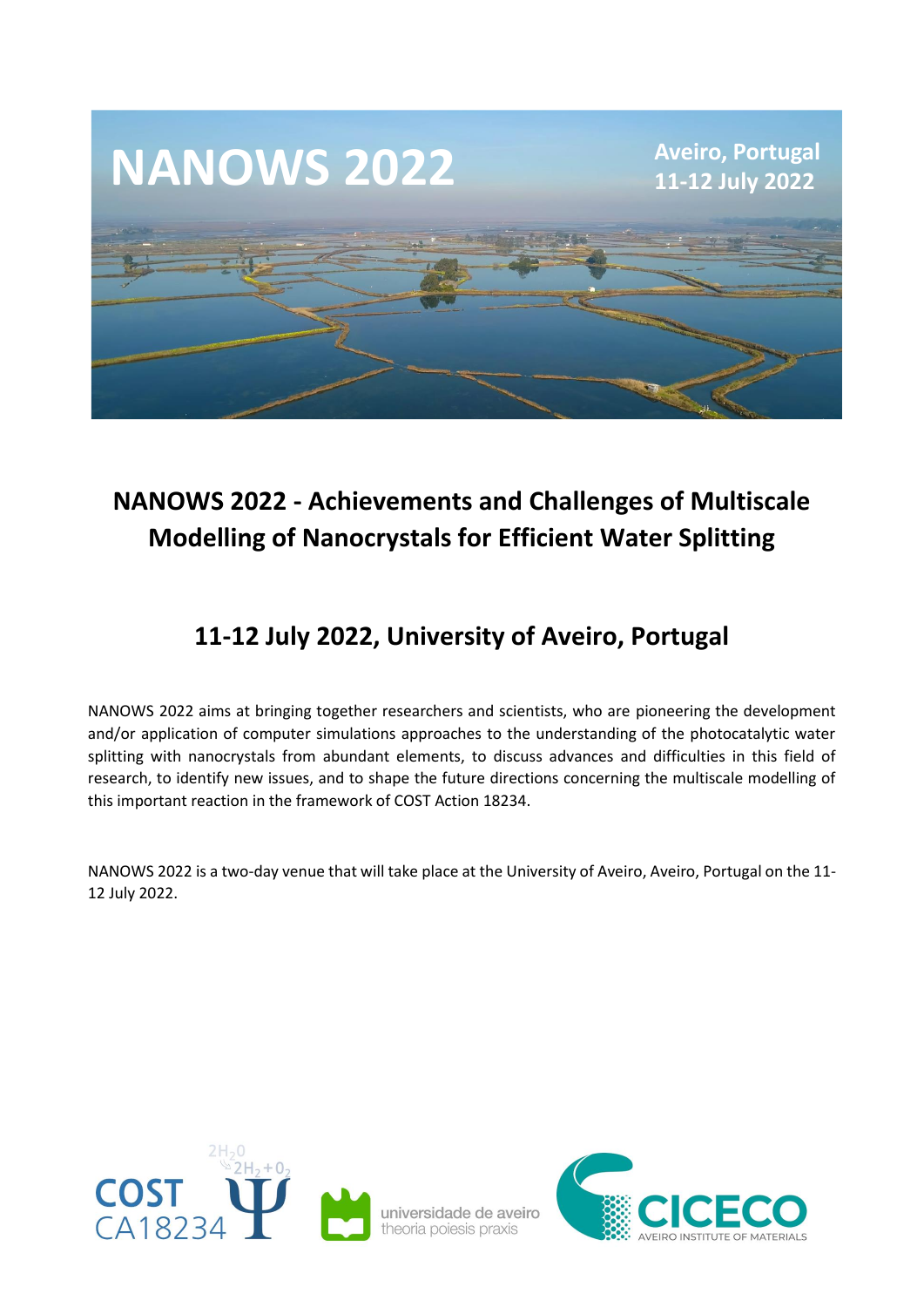#### **International Scientific Committee**

| Maytal Caspary Toroker | Technion - Israel Institute of Technology, Israel            |
|------------------------|--------------------------------------------------------------|
| Michele Pavone         | University of Naples Federico II, Italy                      |
| Anja Bieberle-Hütter   | Dutch Institute for Fundamental Energy Research, Netherlands |
| Sofia Calero           | Universidad Pablo de Olavide, Spain                          |
| Nicolae Goga           | Polytechnic of Bucharest, Romania                            |
| José R. B. Gomes       | University of Aveiro, Portugal                               |
| Francesc Illas         | University of Barcelona, Spain                               |
| Eugene Kotomin         | University of Latvia, Latvia                                 |
| Florian Libisch        | Vienna University of Technology, Austria                     |
| Tomasz Wesolowski      | University of Geneva, Switzerland                            |

## **Local Organizing Committee**

| José R. B. Gomes     | CICECO - University of Aveiro, Portugal |
|----------------------|-----------------------------------------|
| José Daniel Gouveia  | CICECO - University of Aveiro, Portugal |
| José Manuel Pereira  | CICECO - University of Aveiro, Portugal |
| Henrique Rocha       | CICECO - University of Aveiro, Portugal |
| <b>Tiago Vieites</b> | CICECO - University of Aveiro, Portugal |
| Bruno Zêzere         | CICECO - University of Aveiro, Portugal |